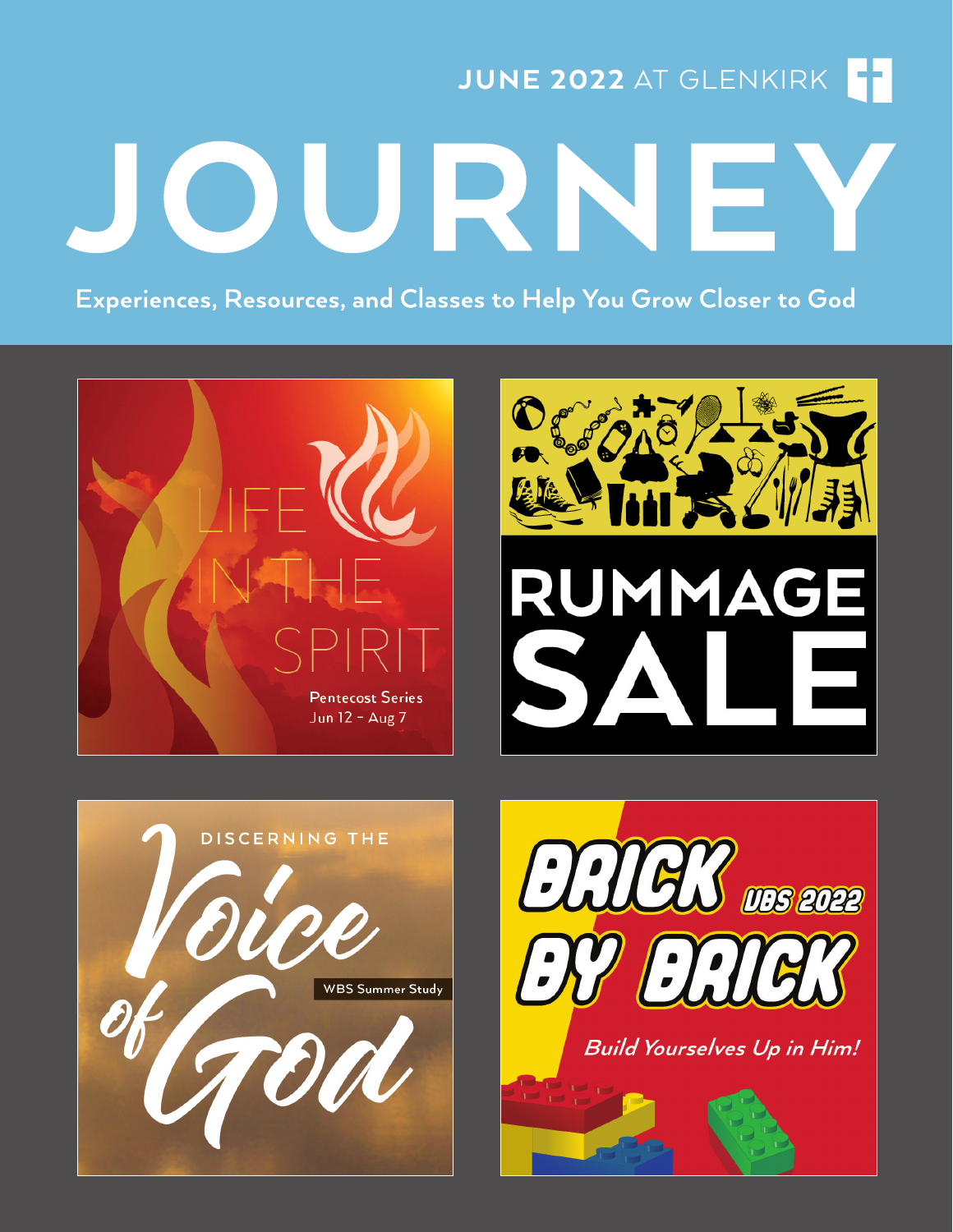#### **CALENDAR**

| June 6                             | <b>Pentecost Sunday</b>                       |
|------------------------------------|-----------------------------------------------|
| June 8                             | <b>WBS Summer</b><br><b>Book Study begins</b> |
| <b>June 10 &amp; 11</b>            | Rummage Sale                                  |
| June 12                            | 'Life in the Spirit'<br>series begins         |
| June 25,<br><b>July 9 &amp; 10</b> | <b>VBS</b> workdays                           |

#### PRAYER & DEVOTIONALS

- Submit a prayer request or sign up for our prayer chain: *GlenkirkChurch.org/News*
- Download weekly devotional: *GlenkirkChurch.org/Devotions*
- Join livestream and to view past sermons: *GlenkirkChurch.org/Sermons*

#### **COMMUNION**

We will be celebrating Communion on **June 5**. Email at *Info@GlenkirkChurch.org* if you have any questions.

# ALL CHURCH



#### 'Life in the Spirit' **|** Pentecost Series **|**  June 12 – August 7

How do we know God's Spirit is working in our lives? Join us for our summer series "Life in the Spirit." We will spend the summer months taking a deep dive into Romans

chapter 8, one of the most profound and well-loved passages in the Bible.



#### Rummage Sale **|** June 10 - 11 **|**  Fri & Sat **|** 7:00am – 2:00pm

Our rummage sale is back this year! Donated items can be dropped off at Fellowship Hall at the following times: June 4 from 8:00am - 12:00pm, June 5 from 1:00pm - 4:00pm, and June 6 - 8 from 8:00am - 4:00pm.

Only items dropped off during these times can be accepted. For questions or to sign up to volunteer to help, please email *Info@GlenkirkChurch.org*.

#### Choir Rehearsals **|** Thursdays **|** 6:30pm

Weekly rehearsals are held in the Choir Room on Thursday nights from 6:30pm – 8:00pm. Email *Choir@GlenkirkChurch.org* for more information.

#### Become Booklet

Why not prayerfully consider how God might be asking you to "become more fully devoted". Our Become booklet is designed to help you answer the question. PDF version available at *GlenkirkChurch.org/News*. Email us at *Become@GlenkirkChurch.org* for info.



#### VBS Workdays **|** June 25, July 9 & 10

Come help us create props, stage decorations, and more as we transform our campus for VBS! Everyone is welcome, even if you are not signed up to help with VBS. Dates for workdays: 6/25 from 8:00am - 5:00pm, 7/9 from 8:00am - 5:00pm, 7/10 from 1:00pm - 5:00pm.

#### VBS Adult Group Leaders Needed **|** July 18 - 22

Prayerfully consider leading a VBS group this summer. Group leaders have student leader support as they guide campers through daily activities, sharing God's word. The amount of group leaders we have directly affects the number of campers we can accommodate! Register at *GlenkirkChurch.org/VBS*.

#### VBS Student Leaders Needed **|** July 18 - 22

Help kids grow in Christ during the best event of the summer! VBS is an amazing time of fellowship, faith-building, and fun. All student leaders must be available from 8:30am - 1:30pm during VBS. Complete an application at *GlenkirkChurch.org/VBS.*

#### Glenkirk APP is available!

The Glenkirk Church app is available on any smart phone device and will allow our congregation to stay connected from anywhere! This app features sermon podcasts, sermon notes, digital Connection Card, online giving, a built-in events calendar, and more. Text "GLENKIRKAPP" to 833-245-5318 to download or go to *GlenkirkChurch.org/App* for more info.

#### Weekend Playlist **|** Available Online

Looking for some great worship music for your week? Check out our Weekend Playlist, available on Spotify (GlenkirkWorship) and at *GlenkirkChurch.org/Music*.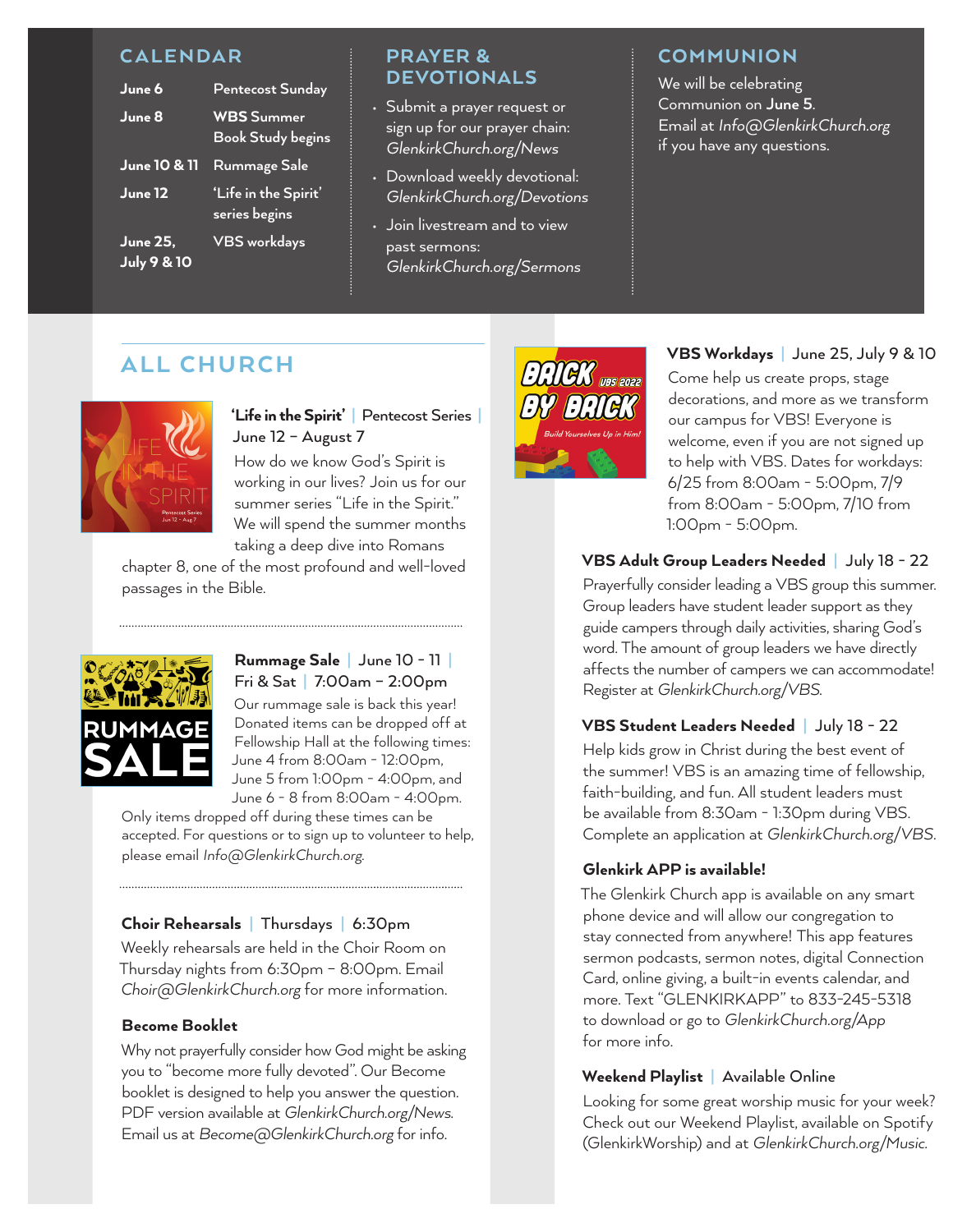## ADULT MINISTRIES

#### Adult Class **|** 'The Persecuted Church in the World' **|**  Sundays **|** 10:45am **|** Room 22

This will be a five-week series (no meeting Memorial Day weekend) facilitated by Rev. David Woo entitled, 'The Persecuted Church in the World.' Other speakers will include Byron Hack, Martin Alvarez (Ethnos Asia Ministries), and Kathy Ross.

#### Threads of Joy **|** On Break

If you love to craft, sew, or knit, join us as we make items that bring comfort to those who are facing medical challenges. Email *Info@GlenkirkChurch.org* for info.

#### Small Groups

Interested in facilitating a small group or interested in joining one? Email Jenn at *JDegraw@GlenkirkChurch.org*.

#### Stretch & Balance Class **|** Fellowship Hall **|**  Tuesdays (11:30am) & Thursdays (9:00am)

For Adults 60+. Safe & light exercises led by a certified health instructor at no charge. For more info, contact *Info@GlenkirkChurch.org*.

### MEN'S MINISTRIES (Darren Richer)

#### Men's Small Groups **|** Meeting Virtually

Meet on various days and times in the morning and evening. To find a group that fits you and your schedule, please email *Men@GlenkirkChurch.org.*

# WOMEN'S MINISTRIES (Caitlyn Schan)



#### Summer Book Study **|** Begins June 8 **|**  Wednesdays **|** 9:30am & 6:30pm

Join us as we go through the video and book study by Priscilla Shirer called *Discerning the Voice of God*. We will be talking about how to hear from God on an everyday basis and the importance of surrender and humble obedience.

Childcare will be provided for the morning study. Sign up online at *GlenkirkChurch.org/Women.*

### ENGAGE - STUDENTS (Josh Linden) Follow us on Instagram! @GlenkirkStudents

#### ENGAGE Sunday **|** Sundays **|** 10:45am **|**  Gathering Place **|** On Campus

Join us for worship and word each week in the Gathering Place! Open to all Middle School and High School students.

#### ENGAGE Summer Schedule **|** Begins June 1

ENGAGE summer programming begins Wednesday, June 1st, from 6:30 - 8:00pm with separate high school and middle school pool parties! Email *JLinden@GlenkirkChurch.org* or *JHeller@GlenkirkChurch.org* for locations.

# CHILDREN MINISTRIES (Amber Flores)

Follow us on Instagram! @GlenkirkKids

#### AWANA Clubs **|** On Break until Fall

Children ages 3 years-5th grade are welcome to join us each week as we learn more about the Bible, how to show the love of Jesus to others, and have some fun! For more info, contact *AFlores@GlenkirkChurch.org*.

#### KidMin Choir **|** 10:15 - 10:45am **|** Room 15

We are excited for our kids to show worship to God with song. Our next performance is June 26th. Choir is open to children 2 years-old to 5th grade. Contact Erin at *EBraun@GlenkirkChurch.org* with questions.

#### Sunday School – 9:00am & 10:45am

#### KidMin (1st – 5th Grade)

In-person Sunday School has reopened for grades 1st - 5th at both 9:00am and 10:45am! Email *AFlores@GlenkirkChurch.org* for more info, or visit *GlenkirkChurch.org/Elementary*.

#### Early Childhood (2 Years Old – Kindergarten)

In-person Sunday School has reopened at both 9:00am and 10:45am! For more info, please email *EBraun@GlenkirkChurch.org*.

#### Nursery (Newborns and Toddlers)

Our loving volunteers are ready to care for your little ones while you attend Sunday services or classes. In the event that a parent is needed, the parent's cell phone will receive a text message.